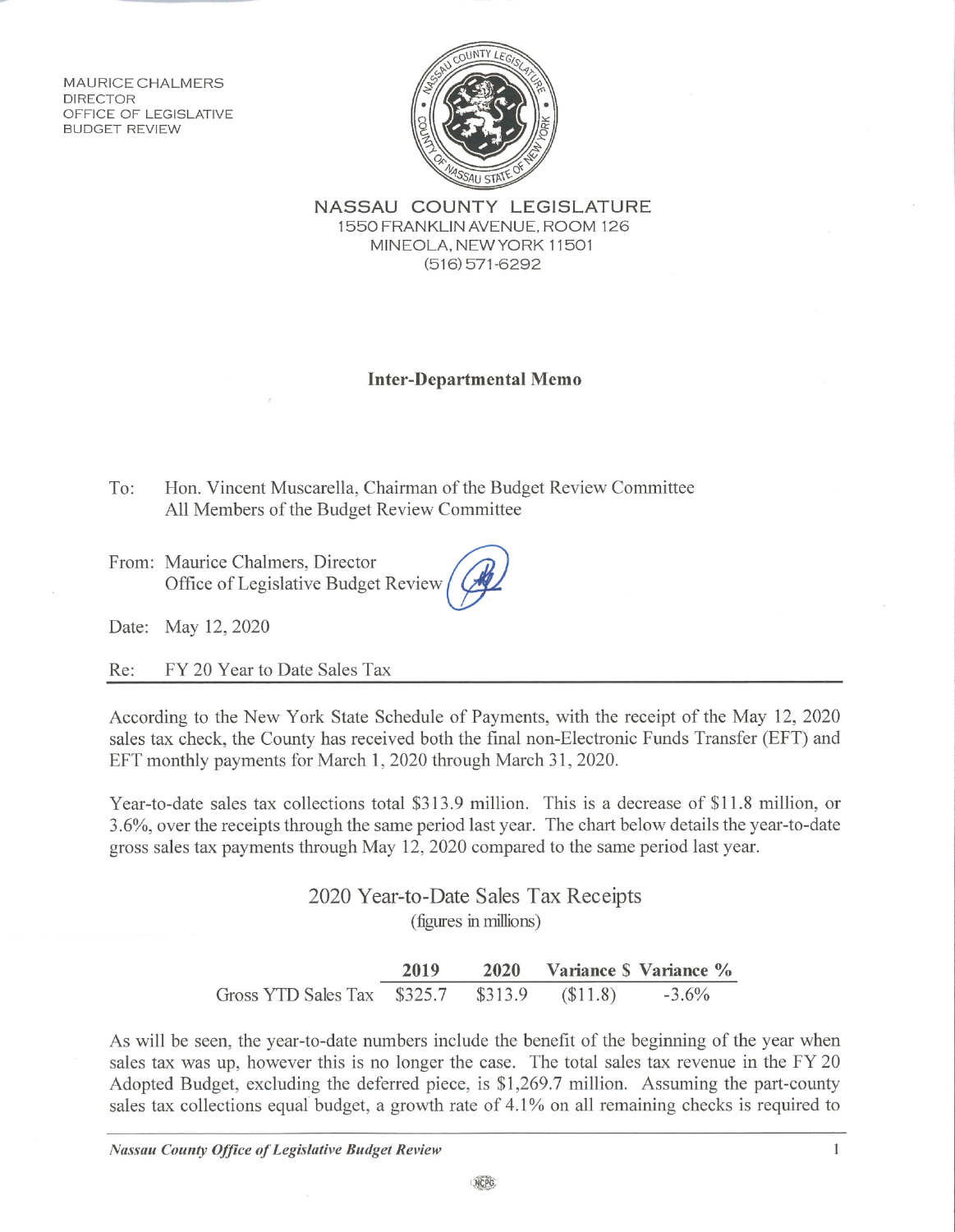reach the total sales tax budget. This appears unlikely. The Coronavirus continues to have a significant impact on County sales tax collections. Taxable purchases have declined precipitously since the stay home orders have been implemented.

Nationally, the U.S. economy shrank at a 4.8% annual rate in the first quarter of 2020, as the coronavirus pandemic shutdown much of the country and began triggering a recession. The January-March quarter decline is considered a precursor of a far grimmer report to come on the current April-June period, with business shutdowns and layoffs striking with devastating force. With much of the economy paralyzed, the Congressional Budget Office has estimated that economic activity will plunge this quarter at a  $40\%$  annual rate.<sup>1</sup>

Cognizant of this, the Federal Reserve Bank has held two emergency meetings in which it cut interest rates to the zero to 0.25% range and announced nine new lending programs intended to support businesses and municipalities. The Federal Reserve stated that it will not begin to raise rates until it is confident that the economy is on a road to recovery; and this is not expected for many months.<sup>2</sup>

Locally, Department of Labor statistics show that initial unemployment claims for the week ending April 25, 2020 were up 1,161% from the prior year on Long Island.<sup>3</sup> Moreover, a recent Federal Reserve Bank of New York Supplemental Survey itemized the payroll declines by industry. They found that as of the end of April 2020, service sector business payrolls were down just over 20.0% from their March 2020 level. During that same time period, manufacturing payrolls declined 11.0%. Contract worker payroll decreases were noted to be steeper; and the leisure & hospitality sector reported the most widespread and adverse impact. In their open comments, businesses stated that they could weather the shutdown for about two months; however, they were increasingly concerned if it took significantly longer for businesses to return to something approaching normal.<sup>4</sup>

Additionally, the leisure & hospitality sector, (the food services, restaurants and accommodations industry) was put into phase three for reopening according to the Governor's plan. This implies that many of these firms could miss their peak season. According to one firm in the industry, if their industry is not moved up to phase one of the reopening plan and they can't open by Memorial Day, they may not be able to remain in business. $<sup>5</sup>$ </sup>

Actual sales tax data reveals that the initial March 2020's EFT payment was down **6.1%** from the prior year and the May 6th check was down **23.9%** of which the initial April 2020 **EFT** payment portion was down 21.9% from the prior year. Moreover, the most recent sales tax check was down **35.3%** from the same check last year. It should be mentioned that April 2020 represents a full month under a stay home order which is still ongoing. The decline has been precipitous, and as

<sup>&</sup>lt;sup>1</sup> The Associated Press, "US Economy Shrank 4.8% Last Quarter", LIBN.com, April 29, 2020.

<sup>&</sup>lt;sup>2</sup> The Associated Press, "Fed Signals it will Likely Hold Rates Near Zero for Months", LIBN.com, April 29, 2020.

<sup>&</sup>lt;sup>3</sup> Rizzo, Dr. John A., "LIA Monthly Economic Report", the longislands association.org, May 2020.

<sup>4</sup> Federal Reserve Bank of New York, "Supplemental Survey Business Report Extensive Fallout from Coronavirus", newyorkfed.org, April 2020.

<sup>5</sup> Genn, Adina, "Salvaging Long Island's Lost Summer", LIBN.com, May 8, 2020.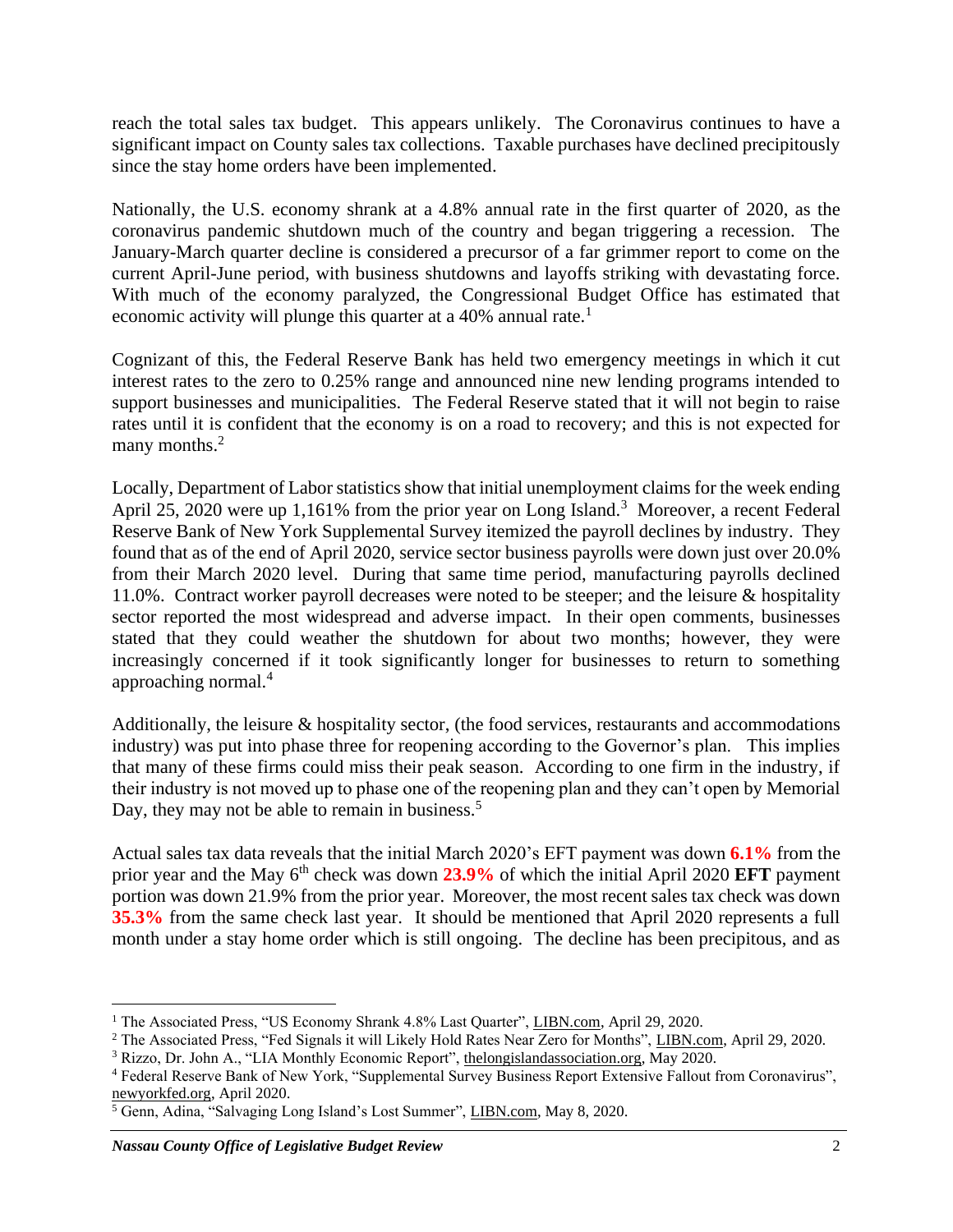mentioned above, this is further concerning since final sales tax revenues for the month of April and May have not been received yet. The chart below illustrates the downward trend:



The following chart details the fiscal sales tax net relative to the budget assuming different rates of decline on remaining sales tax checks. The total includes Nassau's hospital fund deduction.

| <b>Forecast Sales Tax Growth and Resultant Annual Impact</b> |                               |
|--------------------------------------------------------------|-------------------------------|
| Assume remaining checks fall by:                             |                               |
|                                                              | <b>Grand Total (With NYS)</b> |
| Remaining %                                                  | <b>Hospital Withholding</b> ) |
| $-1.0\%$                                                     | $(\$52.0)$                    |
| $-2.0\%$                                                     | $(\$61.2)$                    |
| $-3.0\%$                                                     | $(\$70.3)$                    |
| $-4.0\%$                                                     | $(\$79.5)$                    |
| $-5.0\%$                                                     | (\$88.7)                      |
| $-6.0\%$                                                     | $(\$97.9)$                    |
| $-7.0\%$                                                     | $(\$107.1)$                   |
| $-8.0\%$                                                     | (\$116.3)                     |
| $-9.0\%$                                                     | (\$125.5)                     |
| $-10.0\%$                                                    | (\$134.6)                     |
| $-11.0%$                                                     | (\$143.8)                     |
| -12.0%                                                       | (\$153.0)                     |

Until the economy reopens, the drop in sales tax revenues is expected to persist and there may not be enough time for a recovery to positively impact the FY 20 Budget. Although not illustrated in the chart above, a **-20.0%** decrease would impact the budget by approximately **-\$226.5** million which would be a tall order for the County to overcome. With the FY 2020 budget heavily leveraged on the continued sales tax growth, the Administration will need to formulate a plan to address the impending economic crisis which may include evaluating expenses and implementing other strategies.

If you should have any further questions, please do not hesitate to contact the Office.

cc: Raymond Orlando, Deputy County Executive for Finance